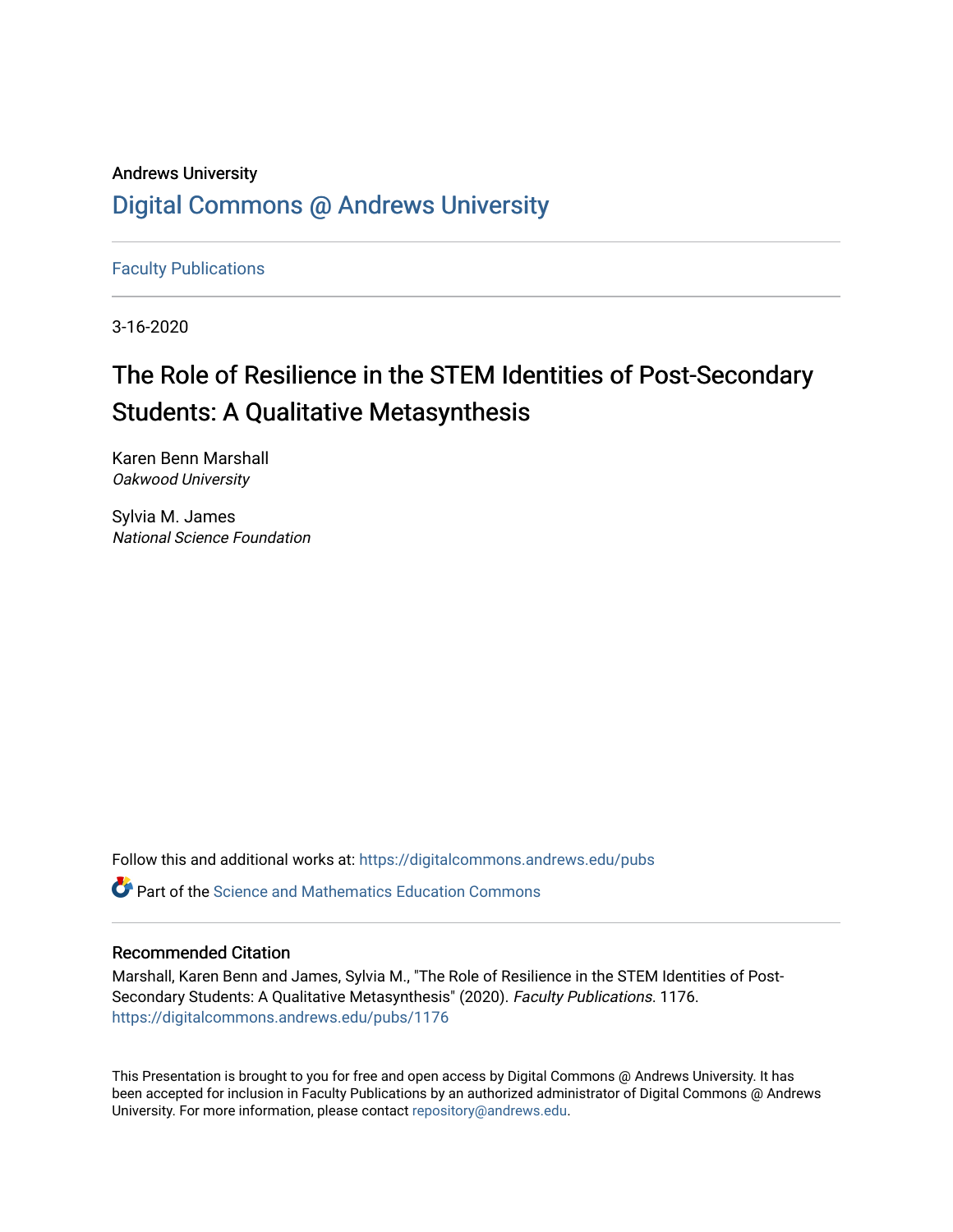# The Role of Resilience in the STEM Identities of Post-secondary Students: A Qualitative Metasynthesis

KAREN BENN MARSHALL, OAKWOOD UNIVERSITY SYLVIA M. JAMES, NATIONAL SCIENCE FOUNDATION

NARST 2020 ANNUAL INTERNATIONAL CONFERENCE MARCH 16, 2020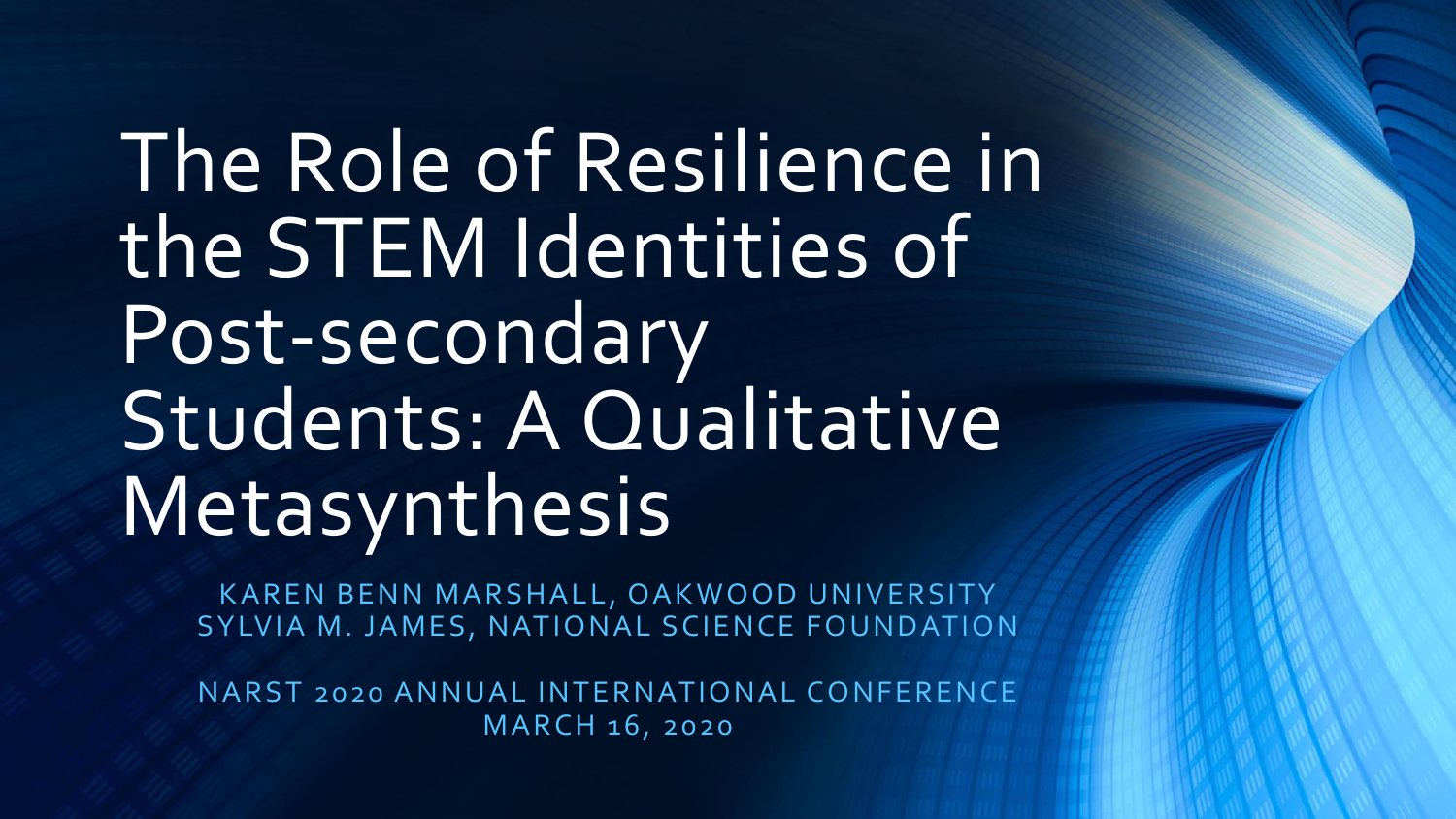### Table of Contents

- Purpose of Study
- Rationale for Study
- Theoretical Frameworks
- Research Question
- Study Design
- Findings and Analyses
- Summary of Findings
- Contribution to the Teaching and Learning of Science and the NARST Community
- References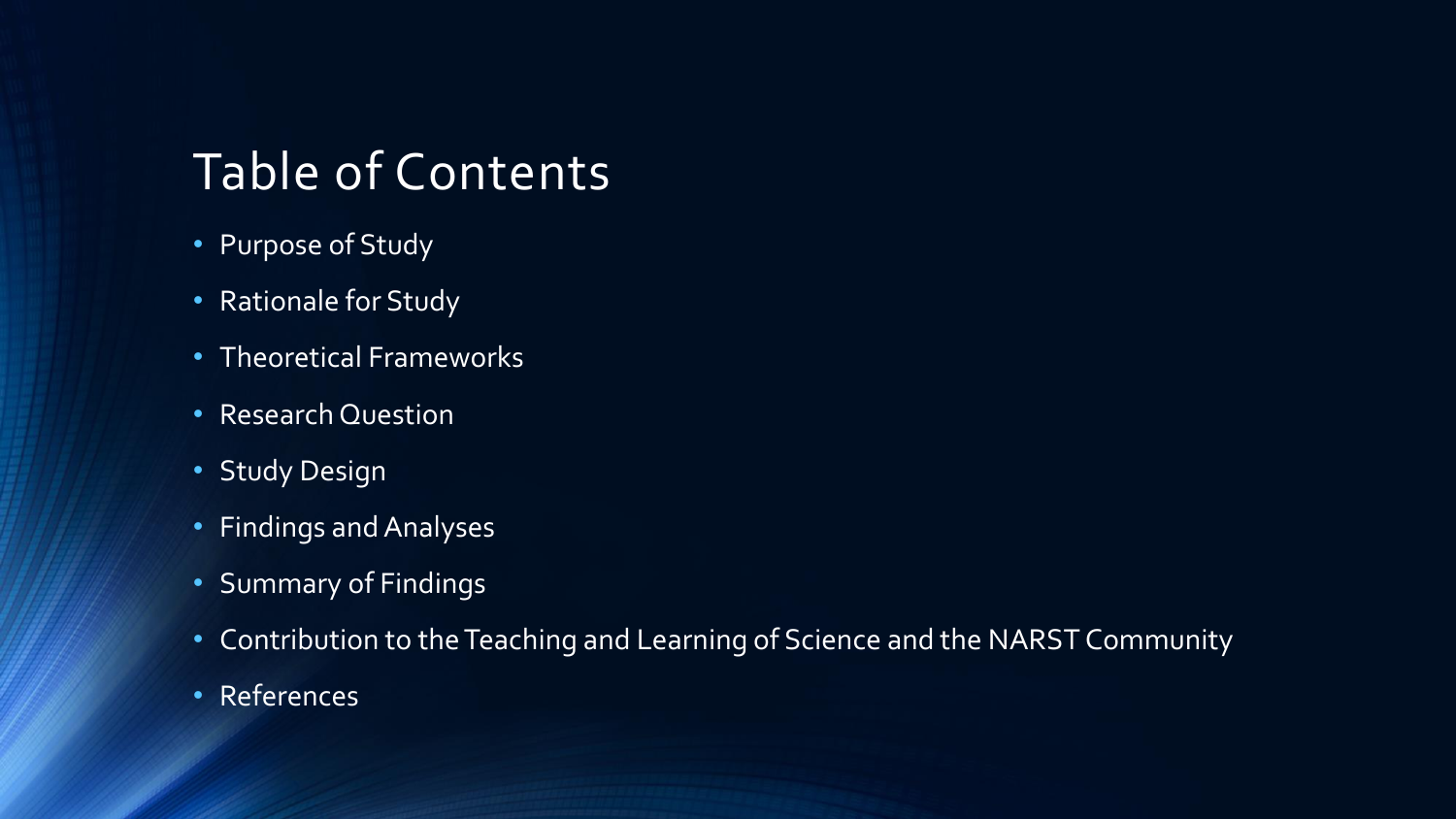### Purpose of Study

- To utilize the findings from a larger study to explore the relationship between science, technology, engineering and mathematics (STEM) identity and resilience in racially and ethnically diverse undergraduate and graduate students
- To contribute to the current qualitative literature on STEM identity development research in racially, ethnically diverse undergraduate and graduate students
- To synthesize findings across multiple qualitative studies to consider the role of STEM identity in contributing to student resilience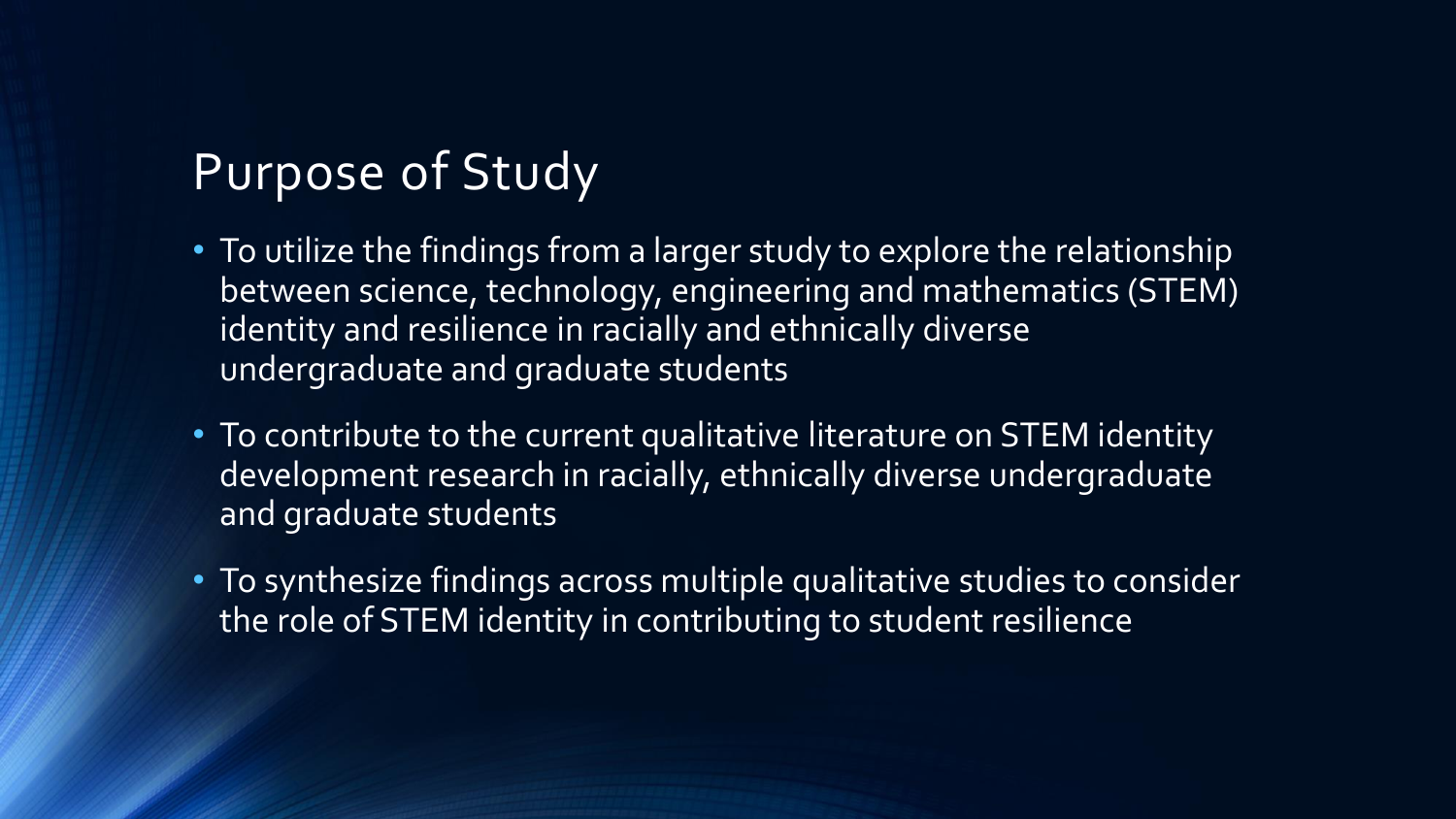#### Rationale for Study

• Current qualitative research is limited and much of the literature focuses on quantitative studies of K-12 students

• Current research findings are not easily integrated or aggregated across the different disciplines

• There is a need to better understand how diverse students navigate STEM learning environments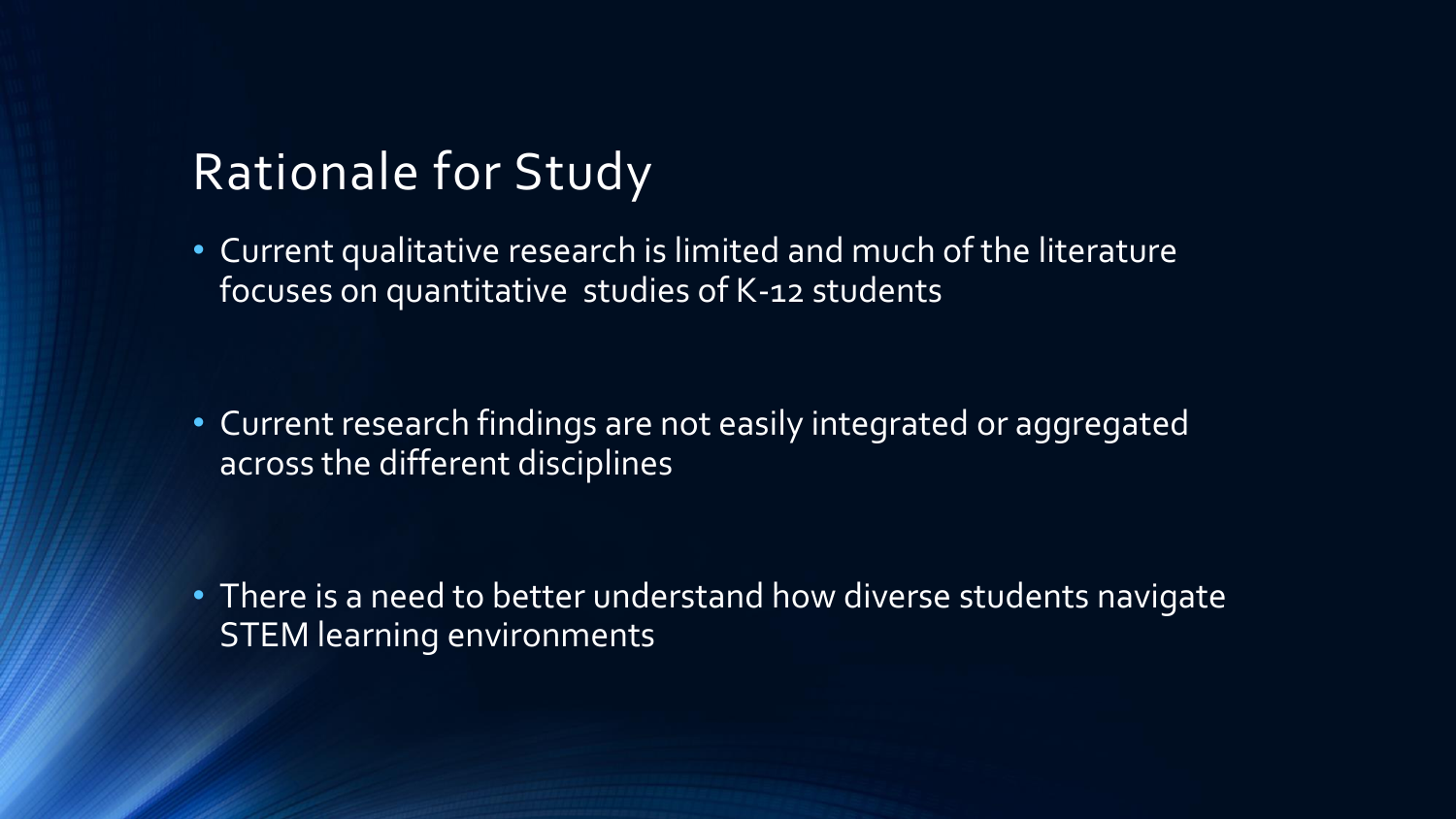## Definitions

#### • Resilience

- Defined as "patterns of positive adaptation" when individuals are faced with challenging or adverse situations and have recovered (Masten & Powell, 2003)
- Identity
	- Construct that addresses the role of individual in relationship to others (Gee, 2001)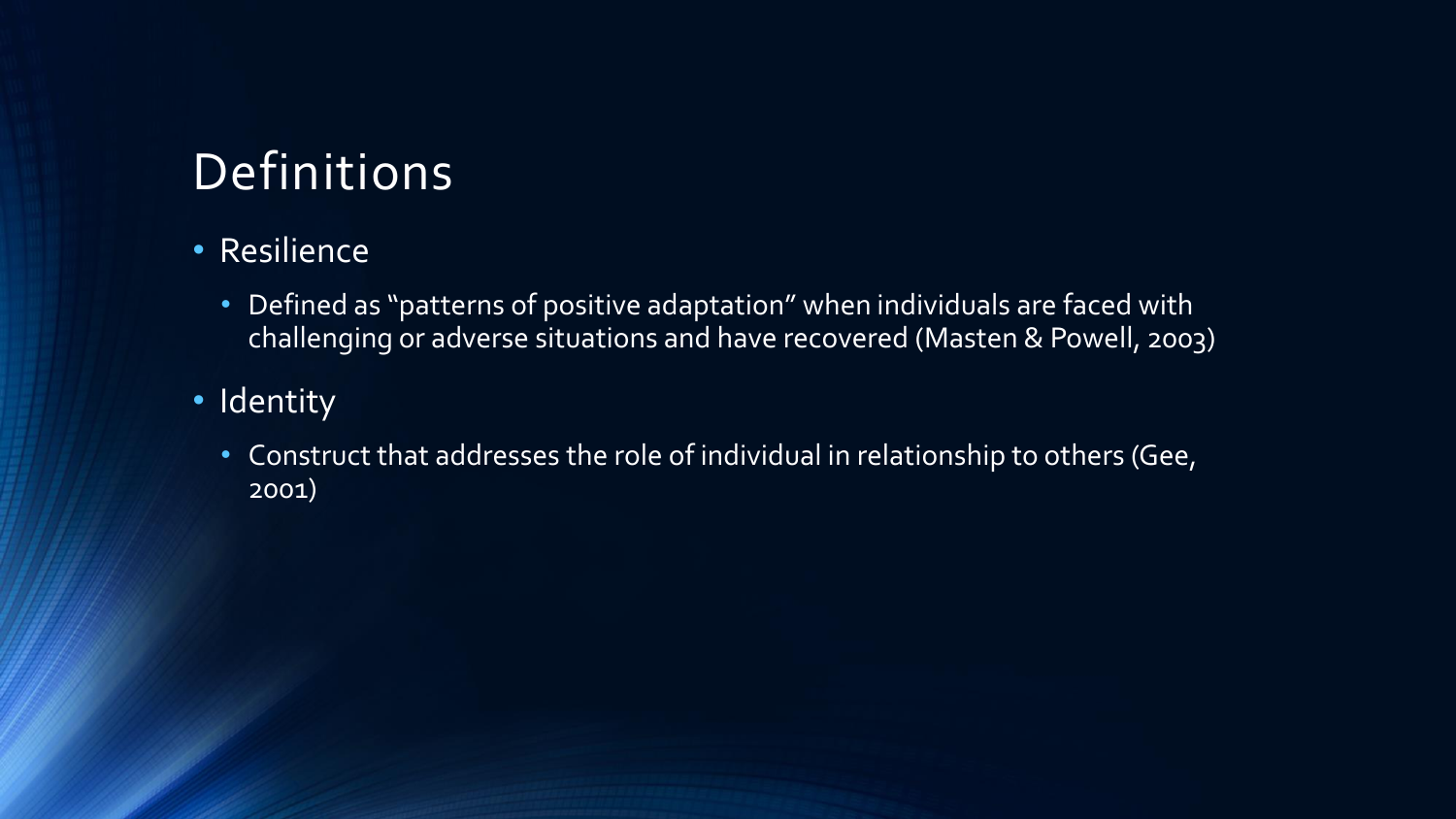#### Theoretical Frameworks

- Study utilizes two frameworks to understand the relationship between science identity and student resilience
- Social identity theory
	- Is an area of social psychology that explores the self in relationship to group membership and group behavior (Kernis & Goldman, 2003)

#### • Science identity

- Included as a type of social identity because it encompasses group membership and affiliation with those who engage in or seek to engage in the study, practice, or employment in a STEM field
- Aligned with the National Science Foundation's definition of science and engineering that is broad and includes the biological, computer, mathematical, physical, and social sciences, in addition to psychology and engineering (NSF, 2019)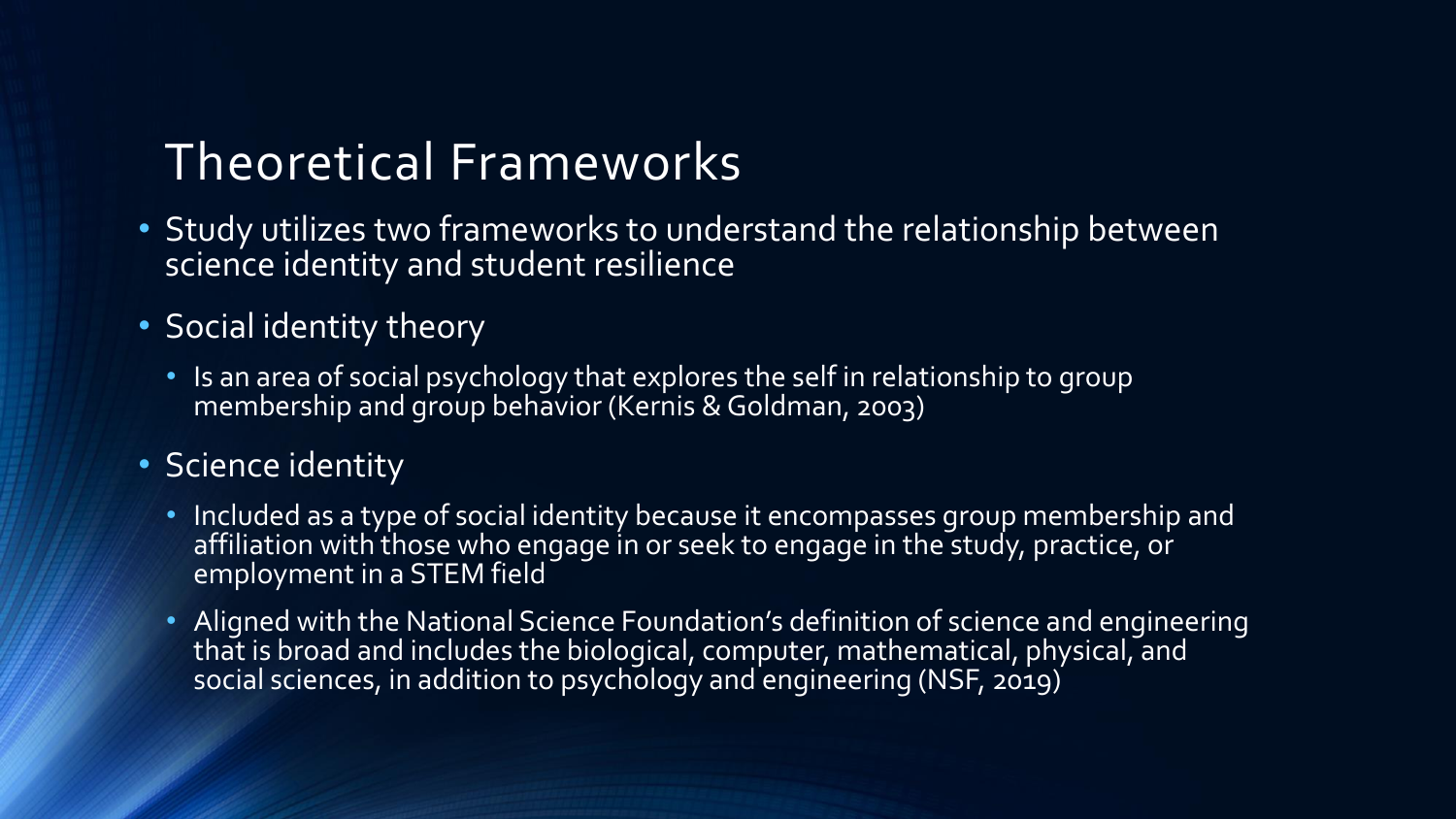### Theoretical Frameworks

- Carlone and Johnson's Model of STEM Identity
	- Three dimensions- performance, recognition and competence



Carlone & Johnson, 2007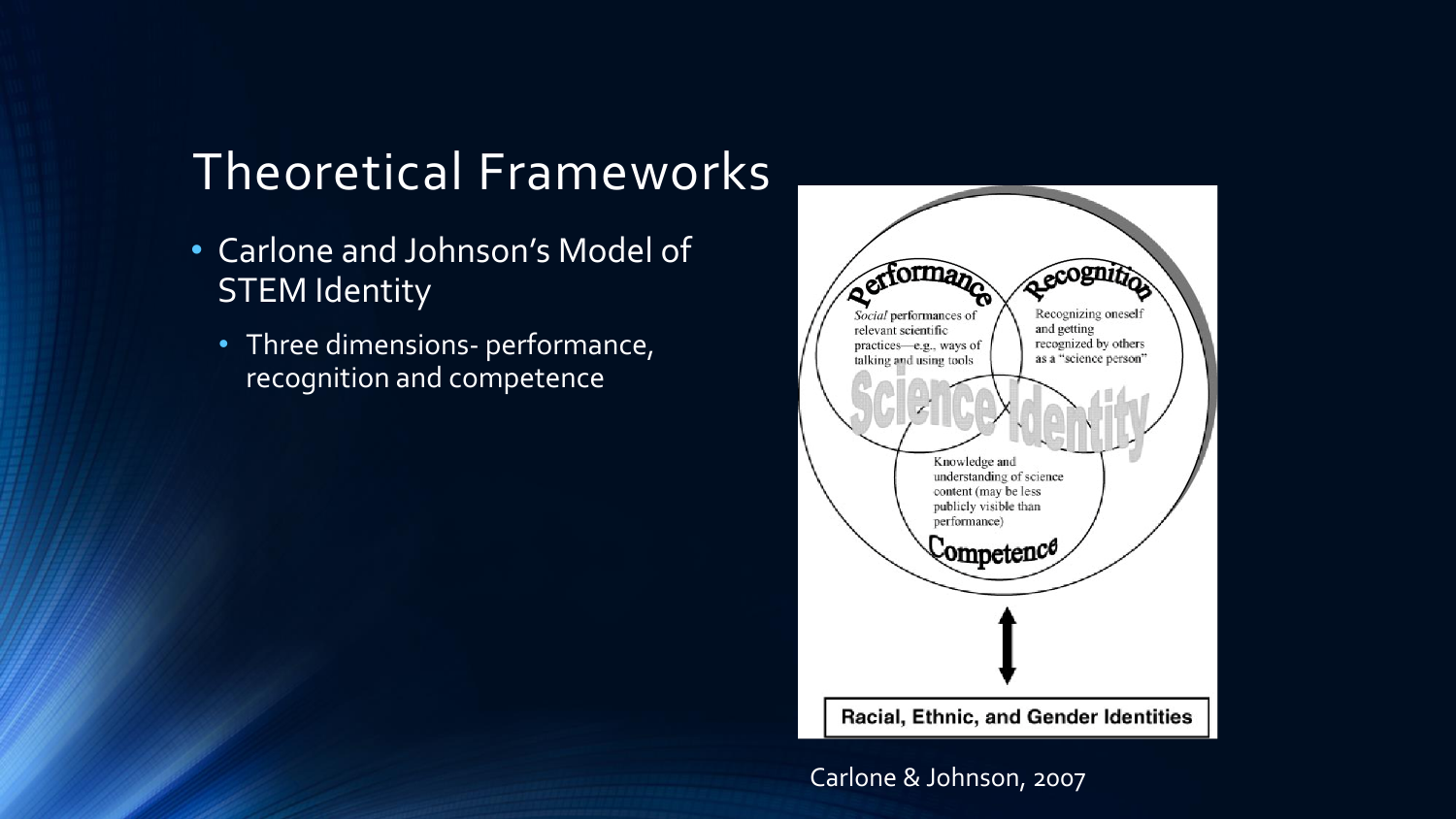#### Research Question

• How does STEM identity contribute to resilience in the pursuit of STEM degrees in diverse undergraduate and graduate students?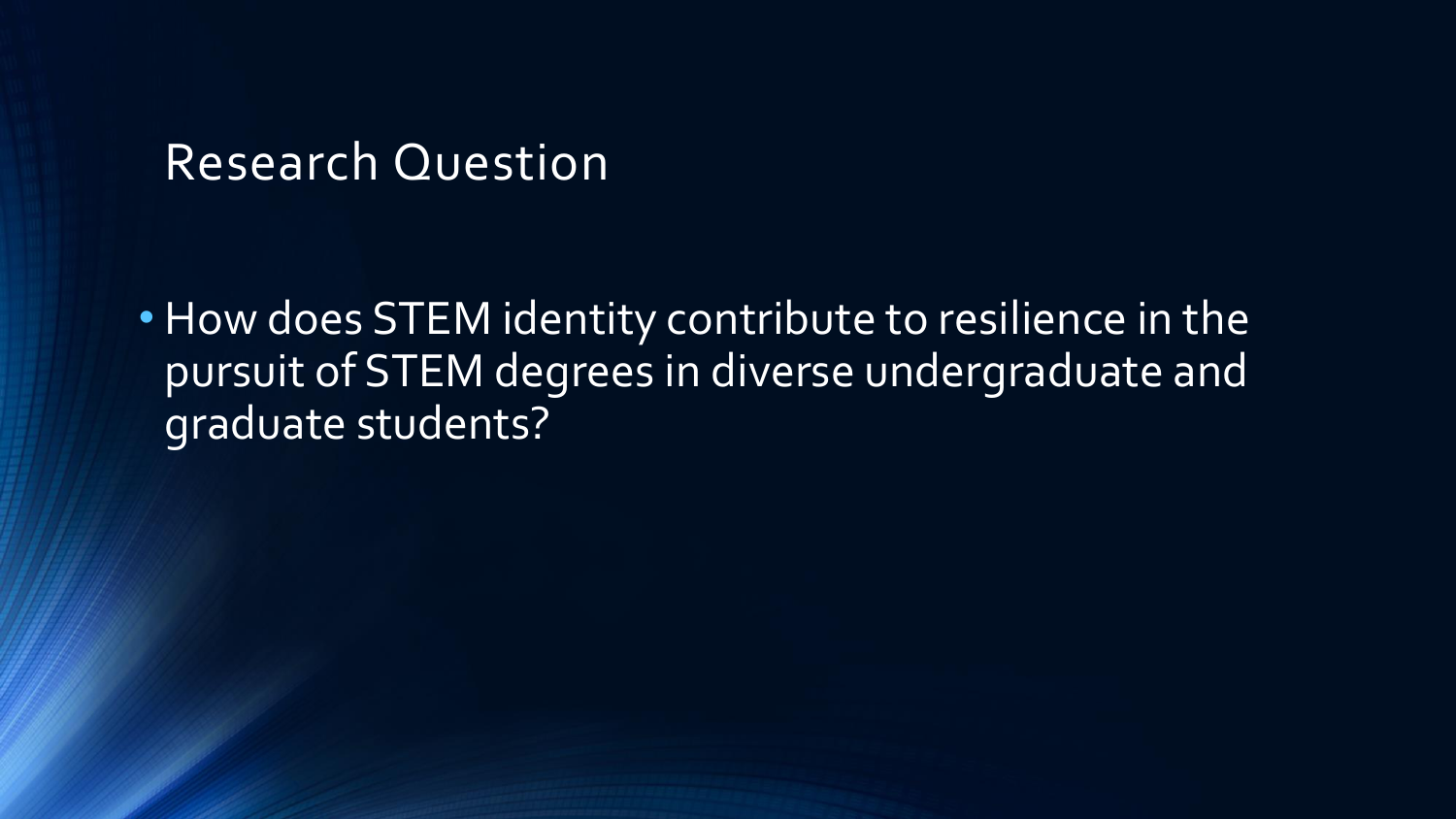## Study Design

- Qualitative metasynthesis utilizing constant targeted comparison (Sandelowski and Barroso, 2007)
- Comprehensive literature review to identify qualitative studies focused on STEM identity in racially and ethnically diverse students
- Inclusion criteria
	- Primary literature, peer reviewed
	- Qualitative or qualitative dominant mixed-methods studies
	- Publication date of 200o or later
	- Subjects: racially or ethnically diverse students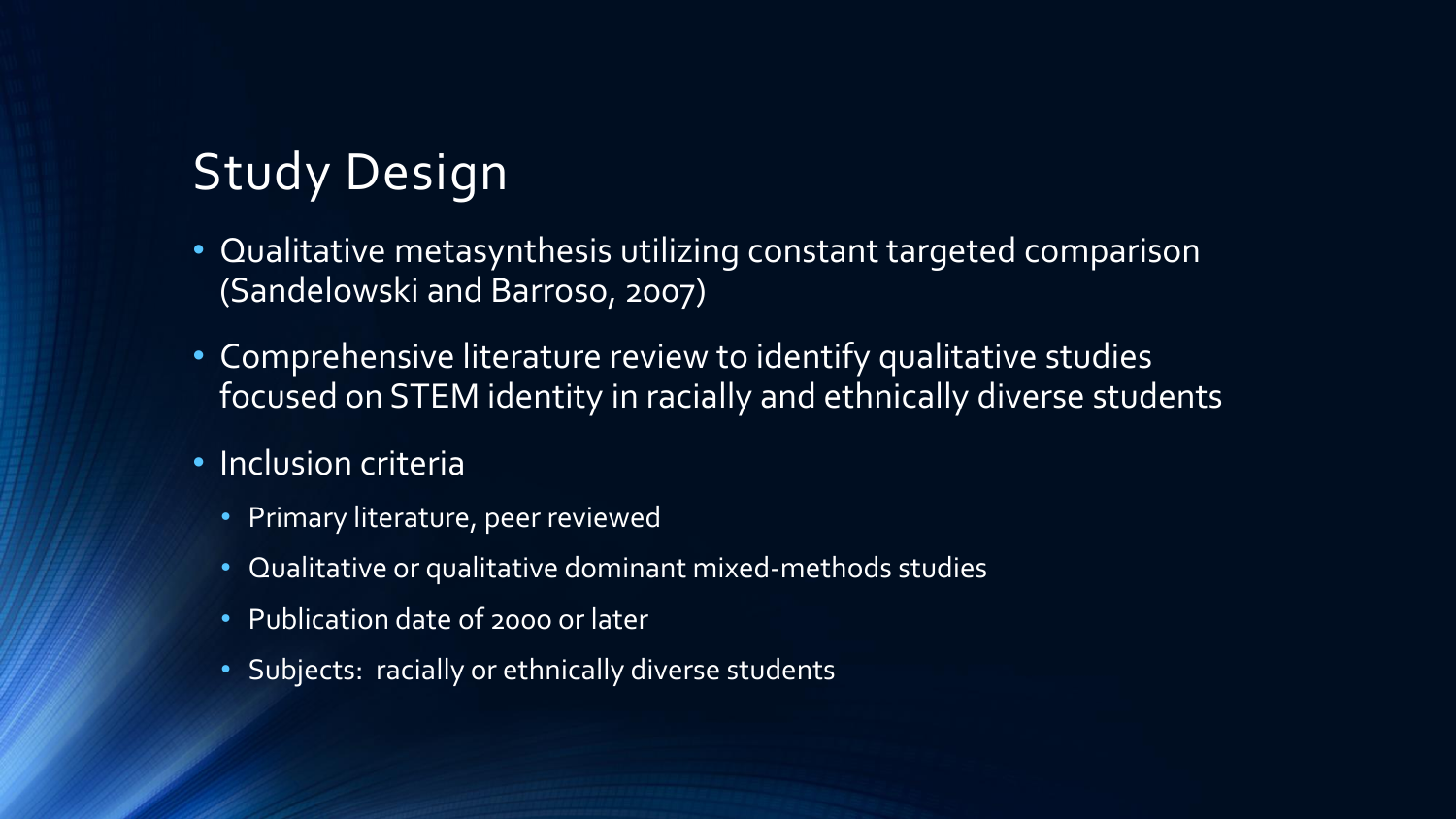## Study Design

- 21 of 26 articles met inclusion criteria in original study
- 21 of 26 articles met credibility standards
- 8 articles used for current study
- All articles read twice by both researchers for agreement on major concepts and themes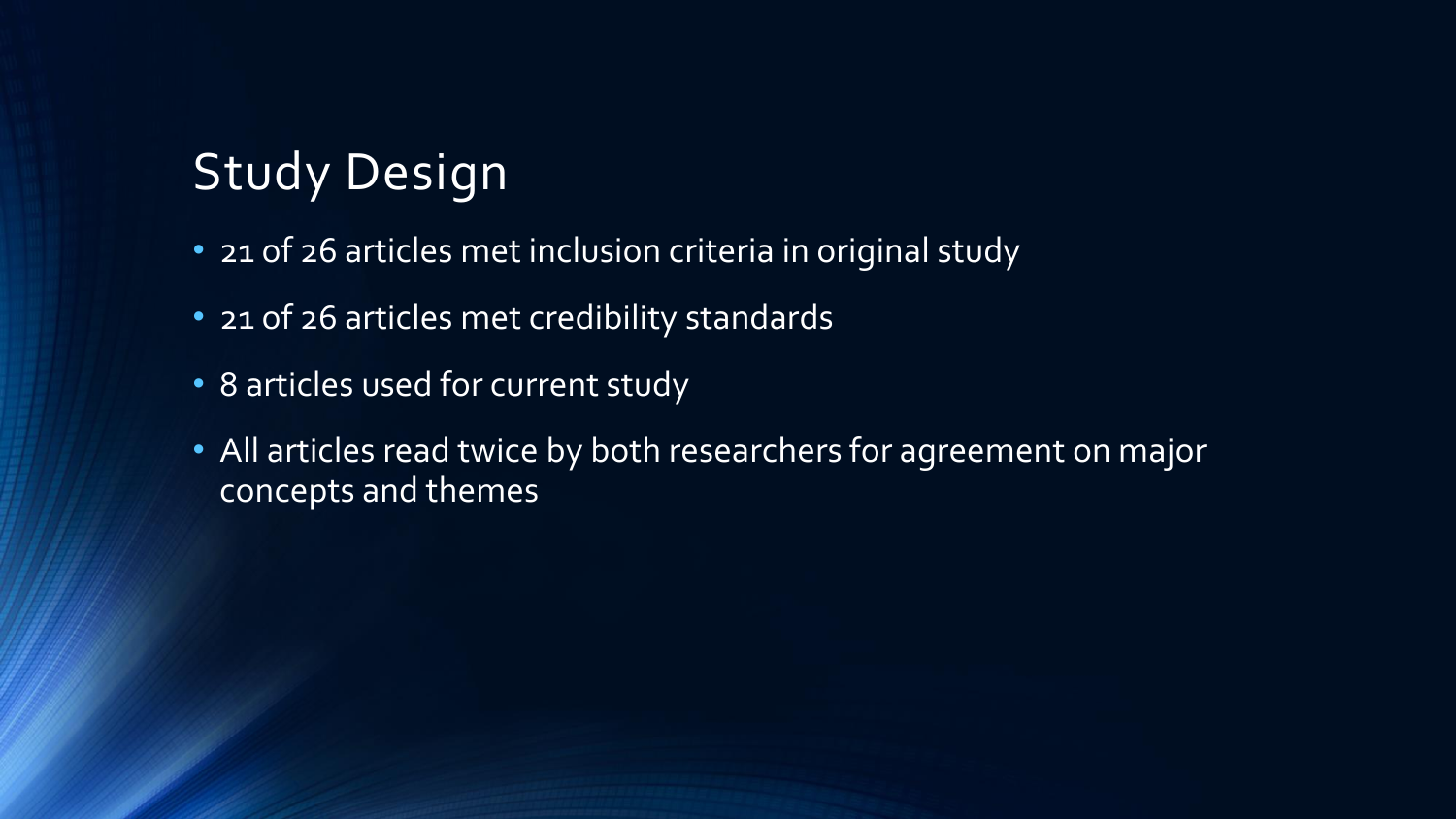## Study Design: Summary of Articles

| Author (s)                                                                      | Year | <b>Description of participants</b>                                                                                                | Methodology                 |
|---------------------------------------------------------------------------------|------|-----------------------------------------------------------------------------------------------------------------------------------|-----------------------------|
| <b>Burt, Williams &amp; Smith</b>                                               | 2018 | 21 Black male graduate students                                                                                                   | semi-structured interviews  |
| <b>Carlone &amp; Johnson</b>                                                    | 2007 | 15 Latina, Black & Native American female<br>undergraduate students                                                               | ethnography                 |
| <b>Gazley, Remich, Naffziger-</b><br>Hirsch, Keller, Campbell &<br><b>McGee</b> | 2014 | 49 Black, 27, Latina, 22 Native American, 4 multi-racial<br>graduate students                                                     | semi-structured interviews  |
| Gibau                                                                           | 2015 | 18 African American<br>graduate (16 women and 2 men)                                                                              | phenomenology               |
| <b>Malone &amp; Barabino</b>                                                    | 2009 | 24 African American, Caribbean, African, Other<br>undergraduate & graduate students                                               | focus groups and interviews |
| Remich, Naffziger-Hirsch,<br><b>Gazley &amp; McGee</b>                          | 2016 | 25 African American, 20 Hispanic/Latino, 4 Native<br>American, 2 Asian, 2 White/non-Hispanic<br>undergraduate & graduate students | interviews                  |
| Sriram, Rishi & Diaz                                                            | 2016 | 9 Hispanic, African American, East Asian, Southeast<br>Asian undergraduate students                                               | phenomenological case study |
| Villa, Wandermurem,<br>Hampton, & Espquinca                                     | 2016 | 26 Hispanic undergraduate students                                                                                                | semi-structured interviews  |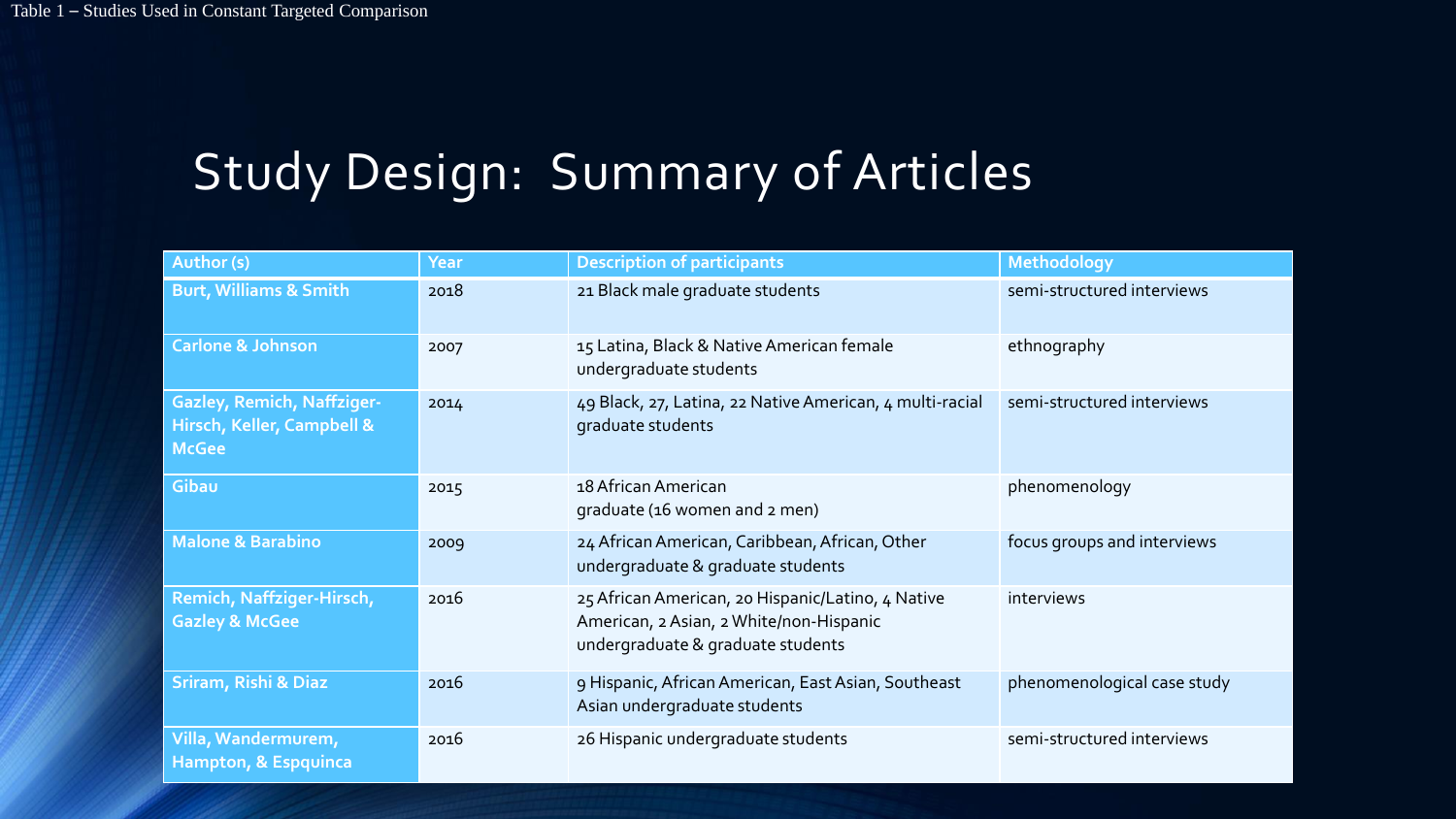#### Constant Targeted Comparison

- A targeted phenomenon is compared with a concept not addressed in the studies to be synthesized (Sandelowski and Barroso (2007)
- In this study, the focus was on the entirety of the results as the source of comparison rather than individual quotations or a subset of the findings
- Comparison: Study Identity (focus of studies) and Student Resilience (targeted concept)
- Findings from the 8 qualitative studies were used to create lists of "abstract phrases"
- Three themes emerged: Mutual Experiences, Coping Mechanisms, Minority Student Impediments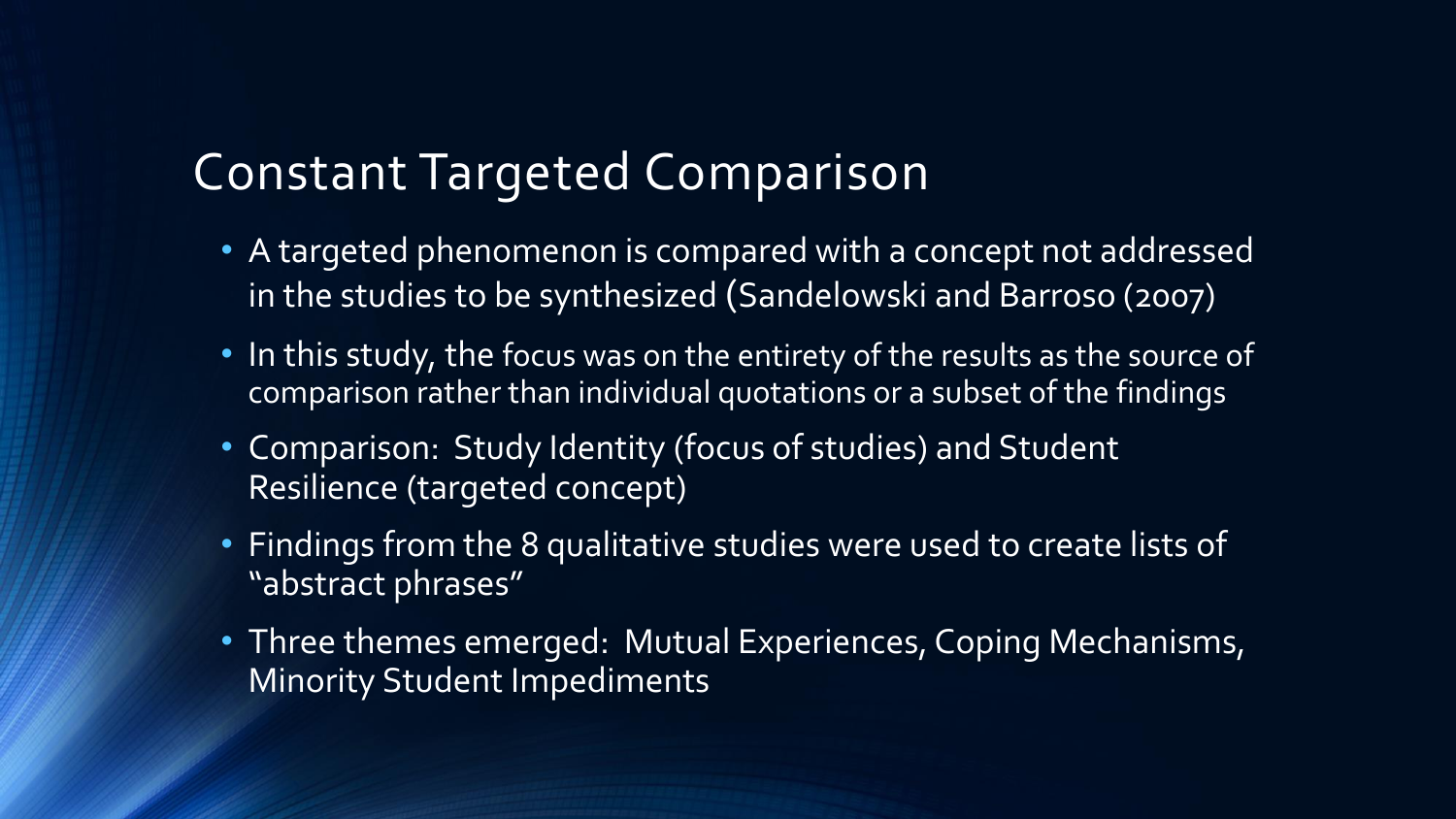### Findings and Analyses

- **Categories of Comparisons derived from three themes**
	- STEM Identity resilience vs. STEM Identity fatigue
	- Racially Disadvantaged STEM Identity vs. Racially Privileged STEM Identity and Student Resilience
	- Resilience and STEM Identity Membership and Belonging vs. Exclusion and Isolation
	- STEM Identity, Agency and Resilience vs. STEM Identity, Apathy and Resignation
	- Resilience in STEM Identity Validation/Recognition vs. STEM Identity Suppression
	- Resilience as a component of Gender Biased STEM Identity v. Gender Neutral STEM Identity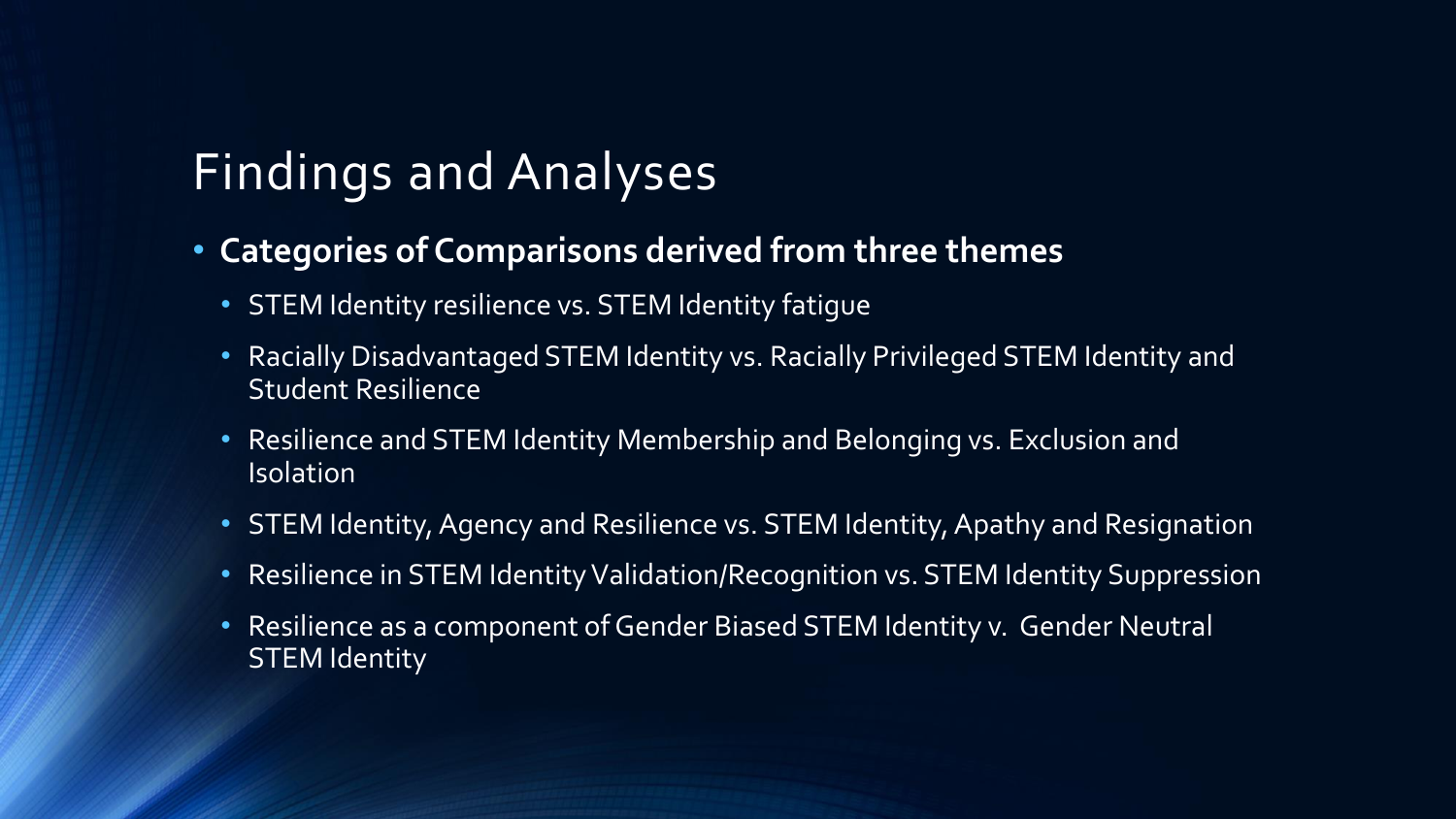#### Highlights from Findings (Summarized into Four Major Categories)

RESILIENCE, FATIGUE & RACIALLY PRIVILEGED AND DISADVANTAGED STEM **IDENTITY** 

• Stereotypes, bias and need to prove ability leads to STEM identity fatigue (Burt, et.al., 2018; Gazley, et.al., 2014; Malone & Barabino, 2009)

• Robust STEM identities and competence uses to disprove stereotypes (Carlone & Johnson, 2007; Gazley, et al., 2014).

STEM IDENTITY MEMBERSHIP, BELONGING, ISOLATION, AND **AGENCY** 

- **Minority students are** marginalized, made to feel invisible or hypervisible (Burt, et al., 2018; Malone & Barabino, 2009; Gibau, 2015)
- Strong social, cultural and familial networks ameliorate effects of isolation (Villa, Wandermuren, Hampton, & Esquinca, 2016)
- Agency used to forge pathways in majority institutions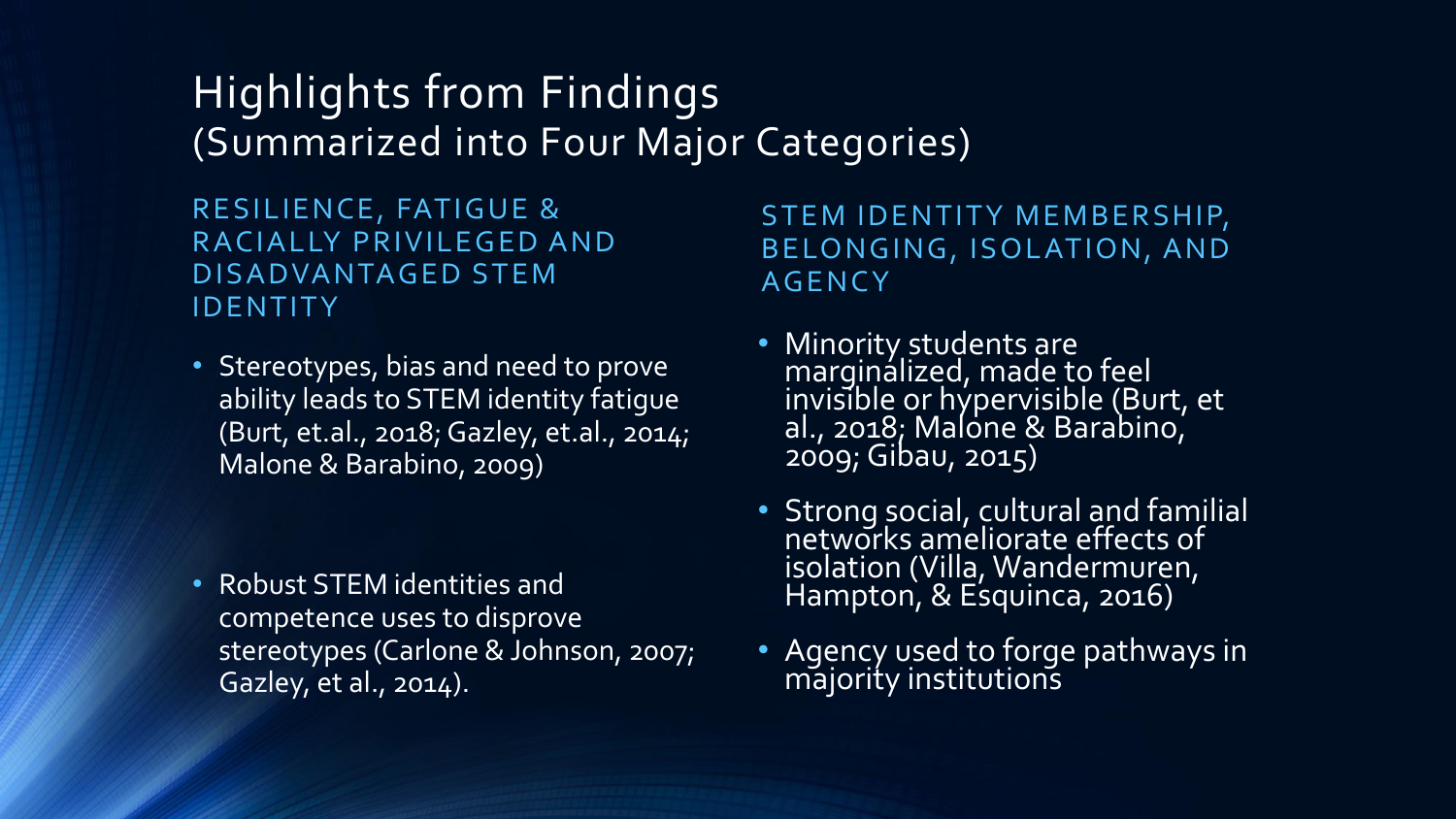## Highlights from Findings

RESILIENCE IN STEM IDENTITY VALIDATION/RECOGNITION VS. **IDENTITY SUPPRESSION** 

- Validation of STEM identity through recognition and affirmation by "important scientific others" or supportive mentors (Remich, et al., 2016)
- Self-validation occurs by defining science identity (Carloné & Johnson, 2007)
- Lack of mentors or suppression of STEM identity by mentors occurs at all levels (Burt, et al., 2018)

#### RESILIENCE IN GENDER BIASED VS. GENDER NEUTRAL STEM **IDENTITY**

- Gender bias occurs when Black male students are marginalized, denied support, and treated in a condescending manner
- Female struggle in male dominated fields and may encounter masculinized pedagogies (Burt, et al., 2018; Carlone & Johnson, 2007; Gazley, et al., 2014; Malone & Barabino, 2009)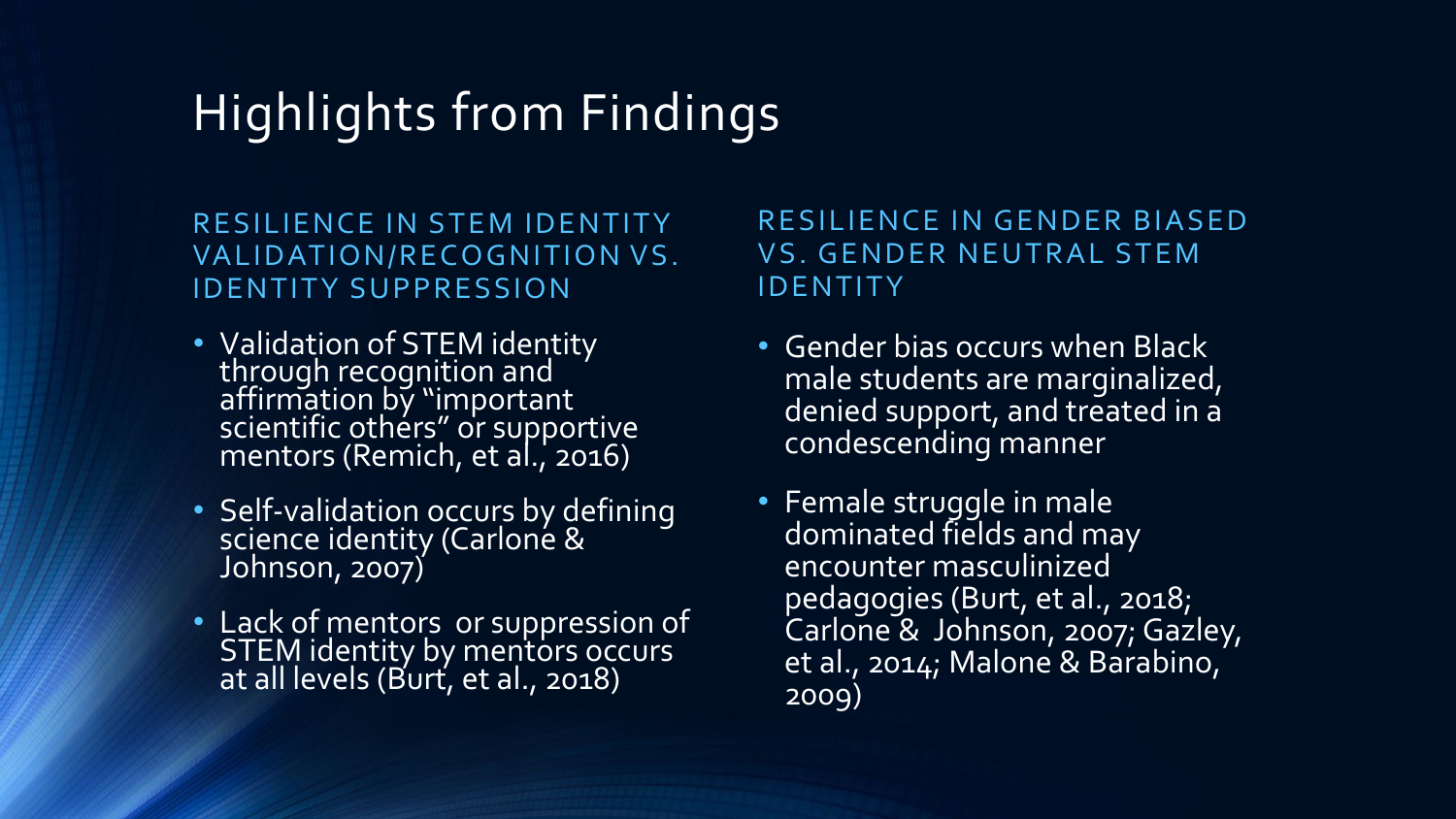#### Summary of Findings

- A strong STEM identity may help foster resilience in diverse students
- As a type of social identity, STEM identity is reliant on social interactions in STEM settings with peers and important science others (Kernis & Goldman, 2003)
- The presence of competence, performance, and recognition appear to be relevant not only in the ongoing development of STEM identity but also to support recovery from negative interactions and to maintain the resilience needed to continue STEM pursuits (Carlone & Johnson, 2007; Masten & Powell, 2003)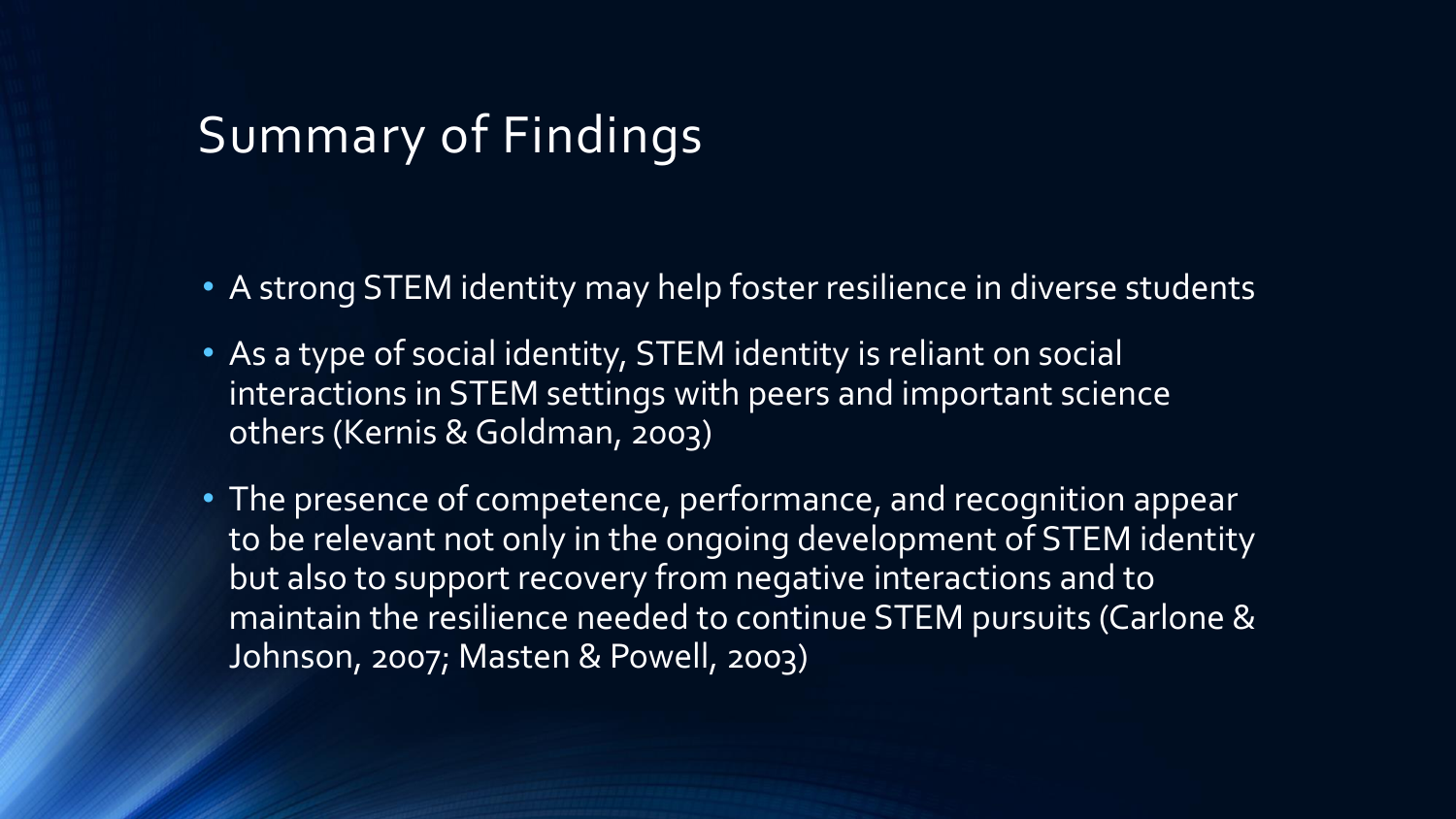### Summary of Findings

• Diverse students may employ a range of coping mechanisms including family and peer support systems, as well as a personal cache of innovative approaches to self-define their STEM identities and help them navigate the academic mileu.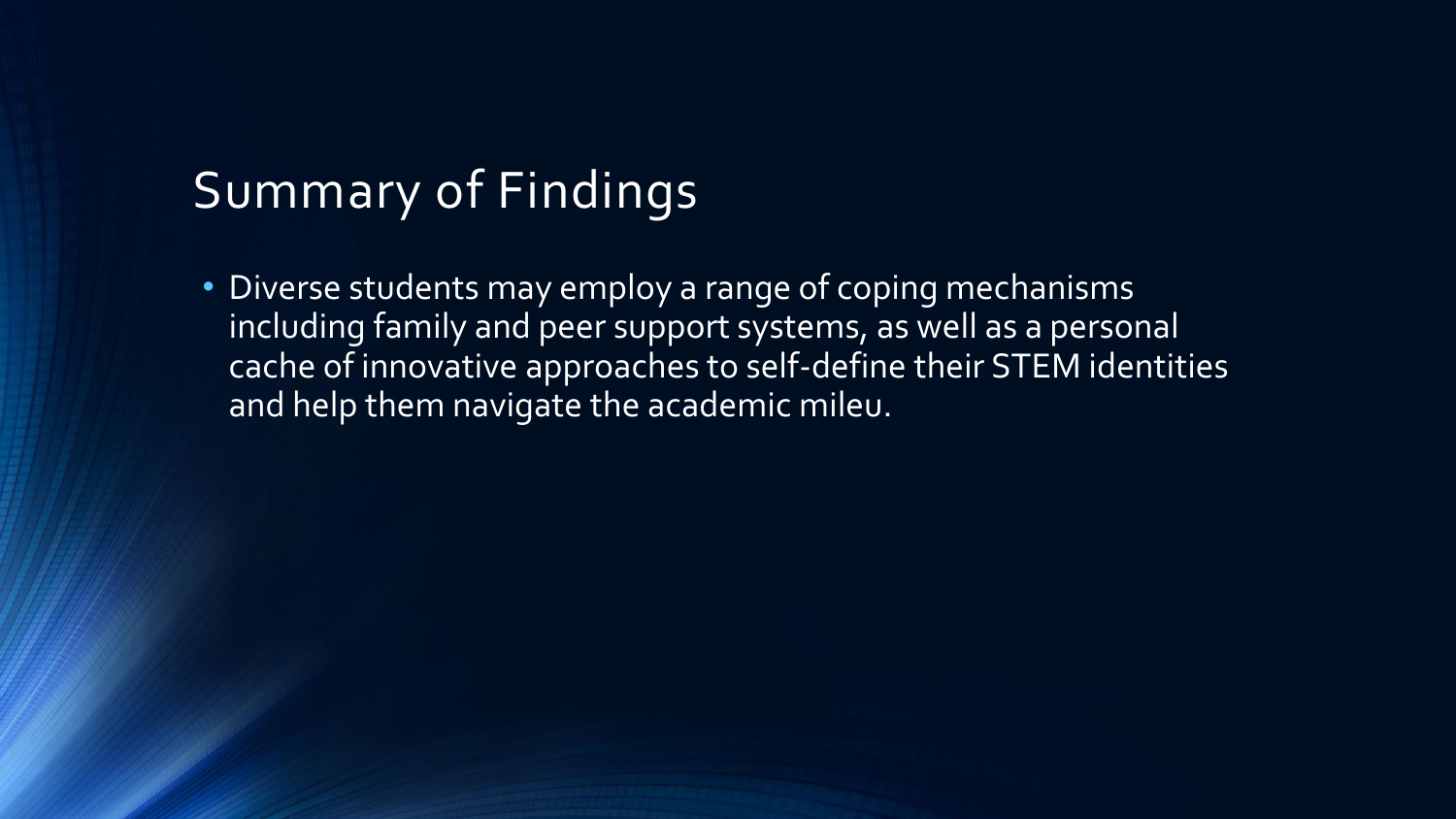#### Contribution to the Teaching and Learning of Science and the NARST Community

- Findings provide valuable insight about the relationships between a well-developed STEM identity and resilience in diverse undergraduate and graduate students
- These findings also have important implications for the teaching, learning and researching of science education
- Additional research is needed to better understand the relationship between a strong STEM identity and resilience in diverse undergraduate and graduate students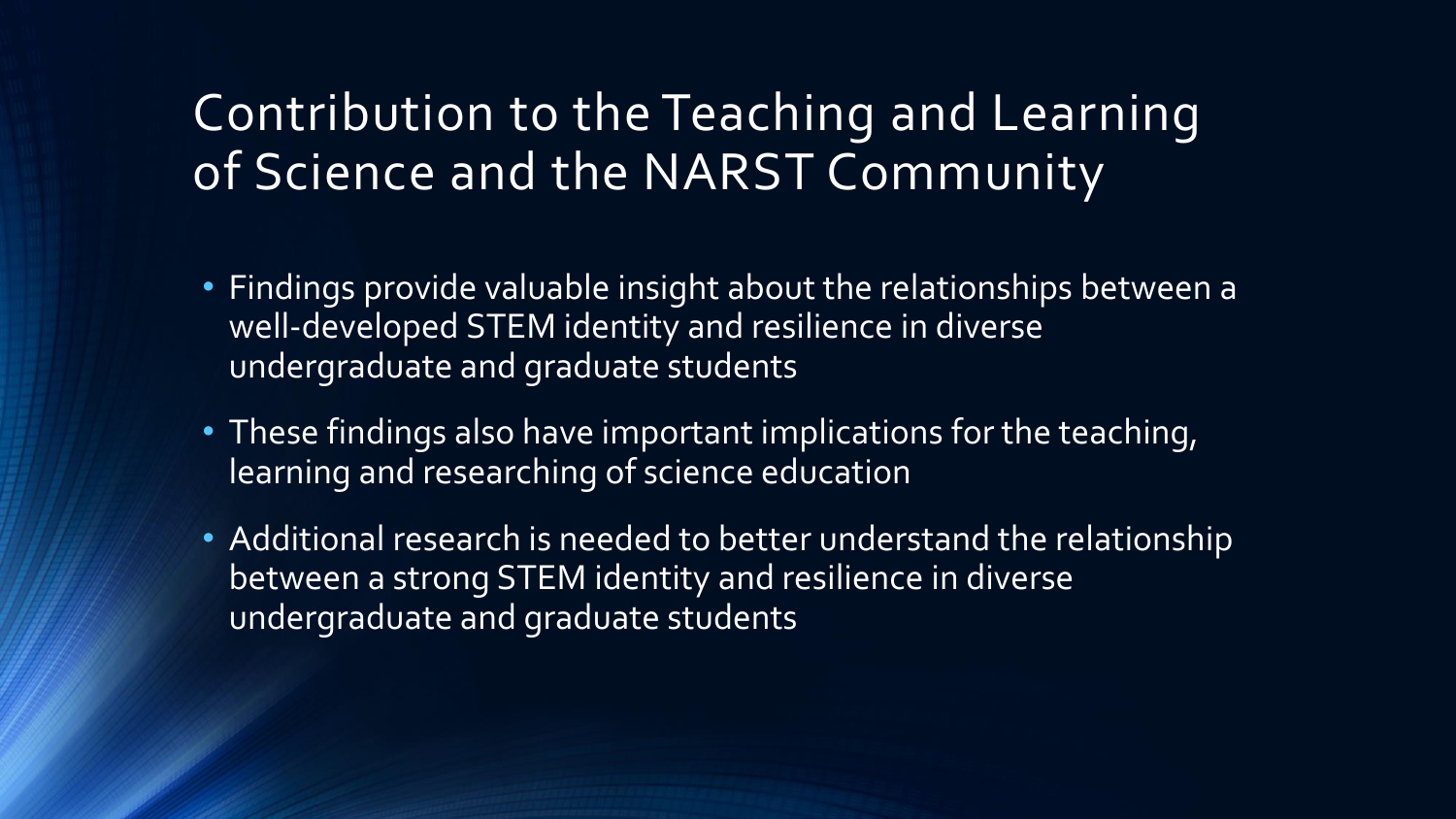#### References

- Burt, B. A., Williams, K. L., & Smith, W. A. (2018). Into the storm: Ecological and sociological impediments to black males' persistence in engineering graduate programs. *American Educational Research Journal*, *55*(5), 965-1006. doi:10.3102/0002831218763587
- Carlone, H. B., & Johnson, A. (2007). Understanding the science experiences of successful women of color: Science identity as an analytic lens. *Journal of Research in Science Teaching,44*(8), 1187-1218. doi:10.1002/tea.20237
- Gazley, J. L., Remich, R., Naffziger-Hirsch, M. E., Keller, J., Campbell, P. B., & McGee, R. (2014). Beyond preparation: Identity, cultural capital, and readiness for graduate school in the biomedical sciences. *Journal of Research in Science Teaching*, *51*(8), 1021- 1048.
- Gee, J.P. (2001). Identity as an academic lends for research in education. *Review of Educational Research, 25*, 99-125.
- Gibau,G. S. (2015). Considering student voices: Examining the experiences of underrepresented students in intervention programs. *CBE—Life Sciences Education*, *14*(3), ar28. doi:10.1187/cbe.14-06-0103
- Herrera, F.A., Hurtado, S., Garcia, G.A. & Gasiewski, J. (2012). A model for redefining STEM identity for talented STEM graduate students. American Educational Research Association.
- Johnson, D. (2011). Women of color in science, technology, engineering, and mathematics (STEM). *New Directions for Institutional Research, 152*, 75-85.
- Kernis, M. H., & Goldman, B. M. (2003). Stability and variability in self-concept and self-esteem. In M. R. Leary & J. P. Tangney (Eds.), *Handbook of self and identity* (pp. 106-127). New York, NY, US: The Guilford Press.
- Lincoln, Y.S. & Guba, E.G. (1985). *Naturalistic inquiry*. Newbury Park, CA: Sage Publications.
- Malone, K., & Barabino, G.A. (2009). Narrations of race in STEM research settings: Identity formation and its discontents. *Science Education*, *93*(3), 485-510.
- Masten, A. S., & Powell, J. L. (2003). A resilience framework for research, policy, and practice.In S. S. Luthar (Ed.), *Resilience and vulnerability: Adaptation in the context of childhood adversities* (pp. 1-25). New York, NY, US: Cambridge University Press